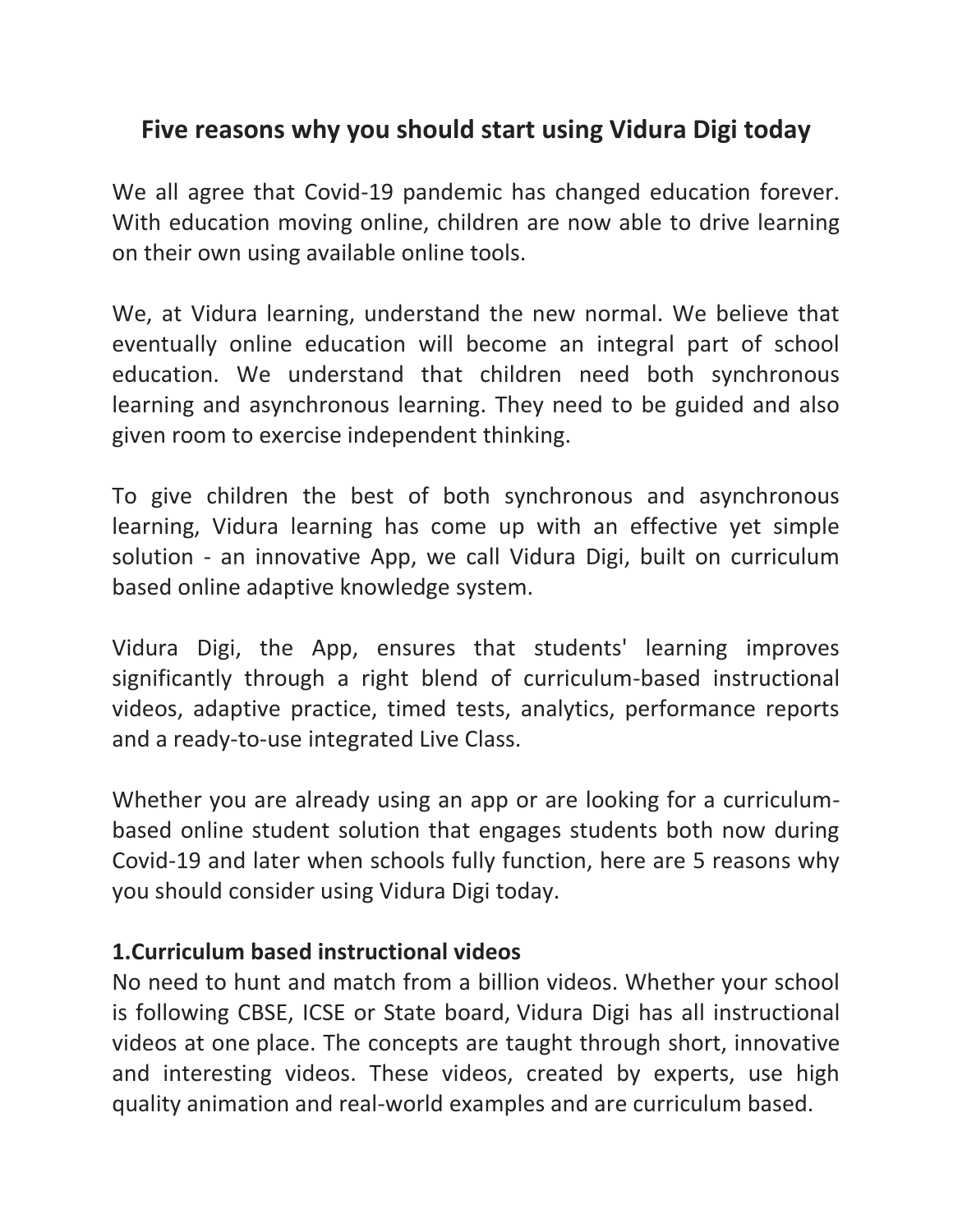## **2. Bite sized learning sections**

The curriculum based instructional videos are bite-sized sections perfectly tailored to the child's level and are age appropriate. This makes the videos more effective. Students readily understand these chunks of knowledge compared to the mind-numbing mountains of syllabus.

#### **3. Supportive and adaptive Practice**

Each learning section has a set of practice questions that are both supportive and adaptive. The student gets two attempts for each of the practice questions. If the student makes a mistake in the first attempt, the system helps with the hint. And if the second attempt is also wrong this system give the detailed explanation of the question so that the student can review the answer immediately for better understanding and retention. If the student does first question well, then the system presents a higher skill question. This approach increases motivation engagement and student proficiency.

## **4. Create timed tests in a minute**

Teachers can create a curriculum-based test for their students in less than a minute. They can select the concepts and number of questions of their choice. The best part is that the system times every question in the test. This builds focus, speed and skill.

#### **5. Detailed performance analysis**

Feedback is at the heart of learning. Vidura Digi shares students' performance feedback of practice questions and tests in an easy to understand report with both the teacher and the student. The student report shows the skill set gained, areas to improve and lesson performance. Average scores across lessons, average time spent, average percentage and other details are part of the Teacher report.